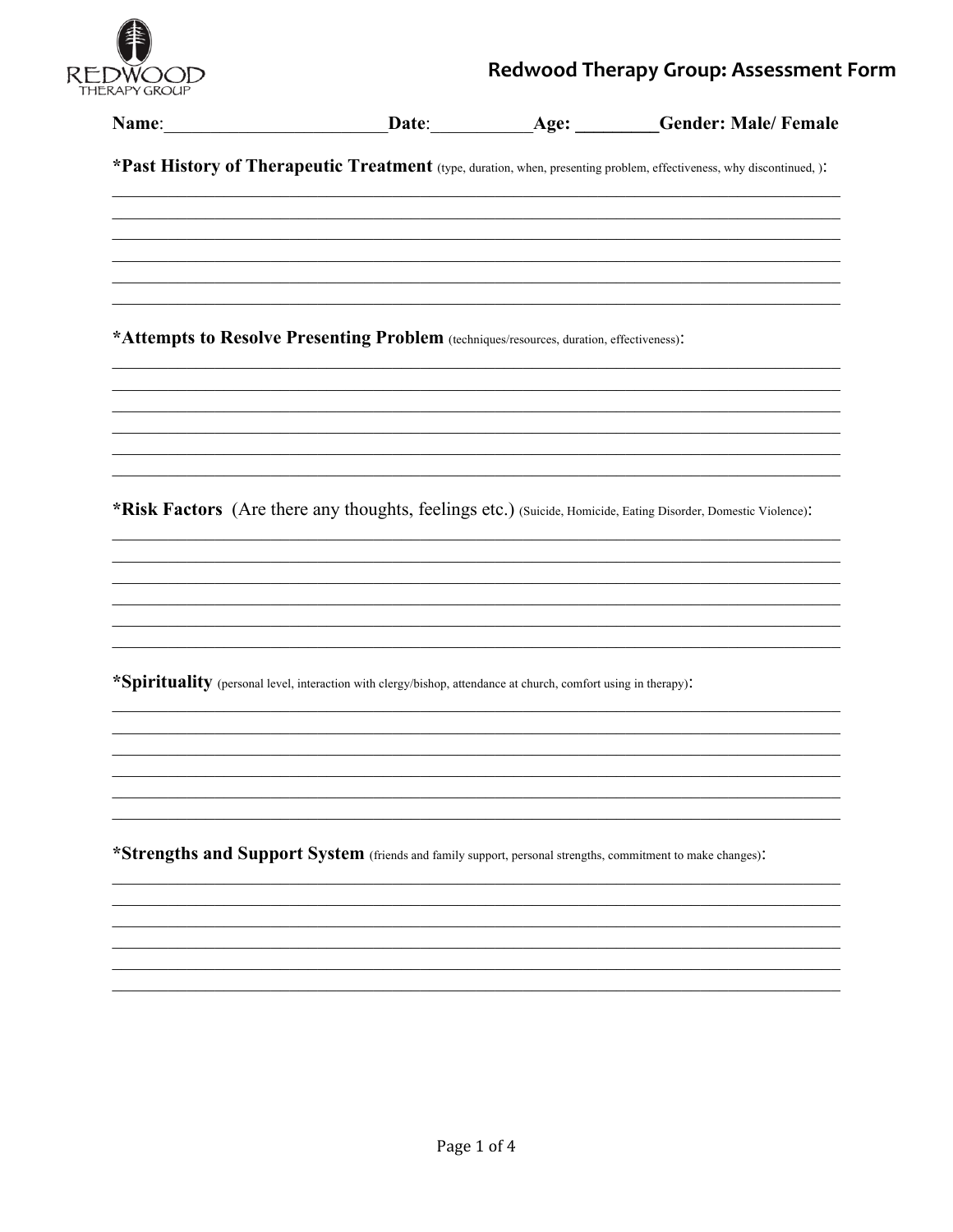

\*Challenges (roadblocks)

\*Client's Presenting Problem (physical and emotional symptoms onset, intensity, frequency, contributing factors, ) (Assess for sleep, appetite change, mood swings, hallucinations, obsessions).

\*Relationship Status (length of relationship, satisfaction, previous relationships):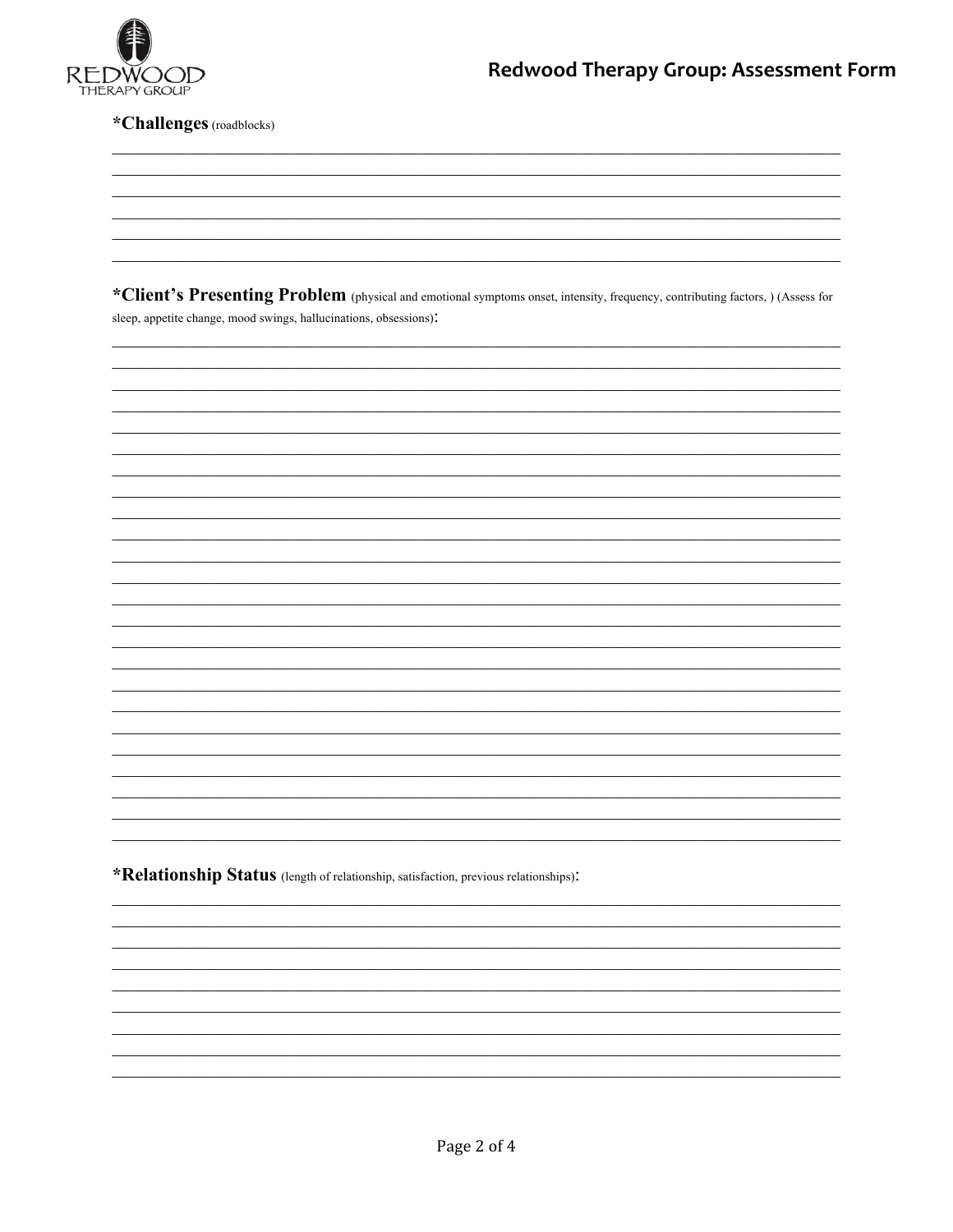

\*Individuals Living in the Home (Please write the name, relation and age).

\*Other Immediate Family Members Not Living In The Home (Please write the name, relation and age).

\*Employment (company, length, satisfaction, title)

\*Education (highest level completed, learning disabilities, strengths, weaknesses)

\*Medical History (any major personal and family history, surgeries, diagnosis etc.)

\*Current Medications (name, purpose, dosage, effectiveness, duration, Doctor prescribing medication, confidence in Dr. prescribing medication)